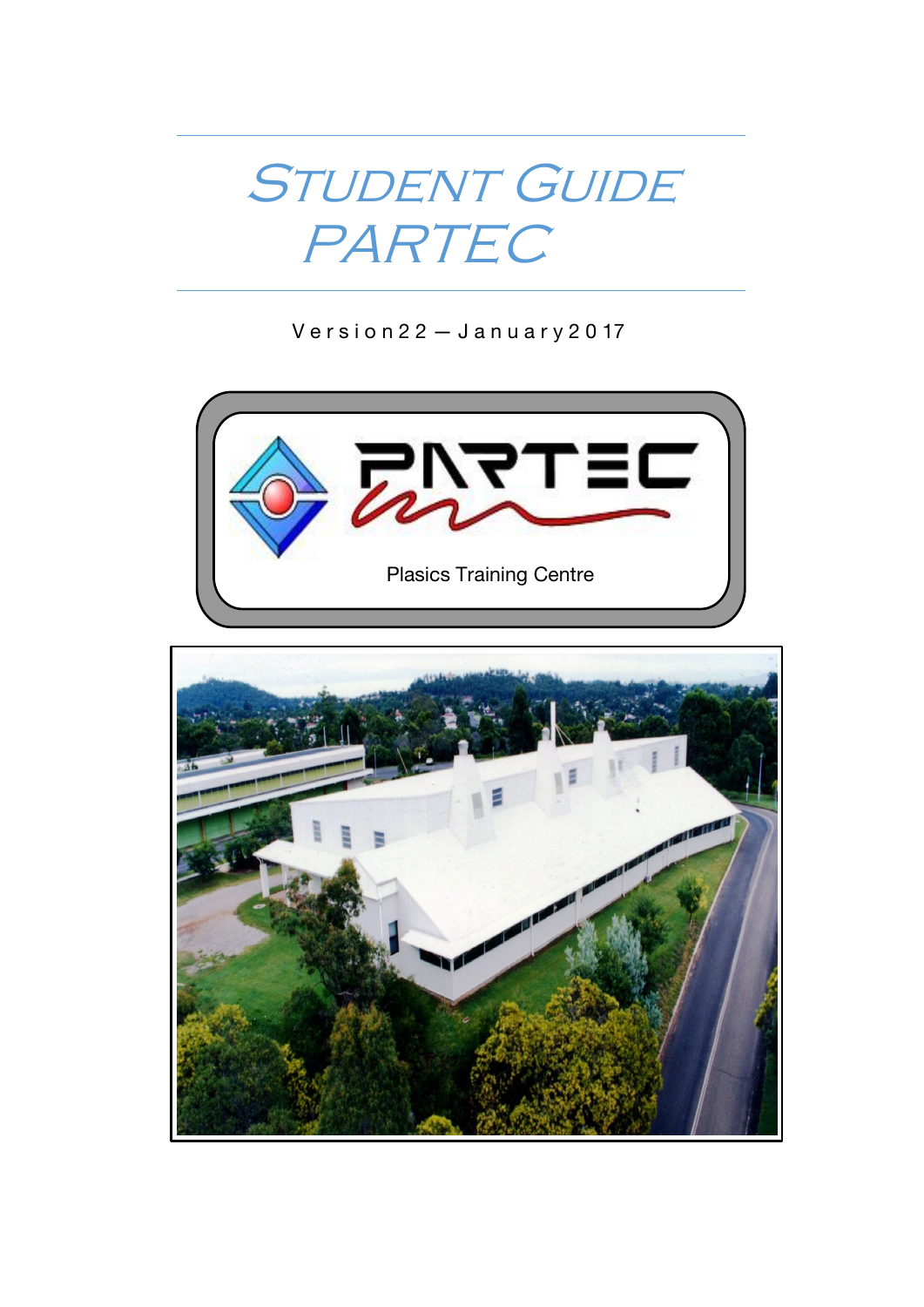

PARTEC (QLD) PTY. LTD. Trading As 'PARTEC INSTITUTE' 1030 Cavendish Road, Mt. Gravatt 4122. PO Box 459, Mt Gravatt 4122 Telephone: (07) 3849 7878 Facsimile: (07) 3849 7876 Email: admin@partec.qld.edu.au [www.partec.qld.edu.au](http://www.partec.qld.edu.au/)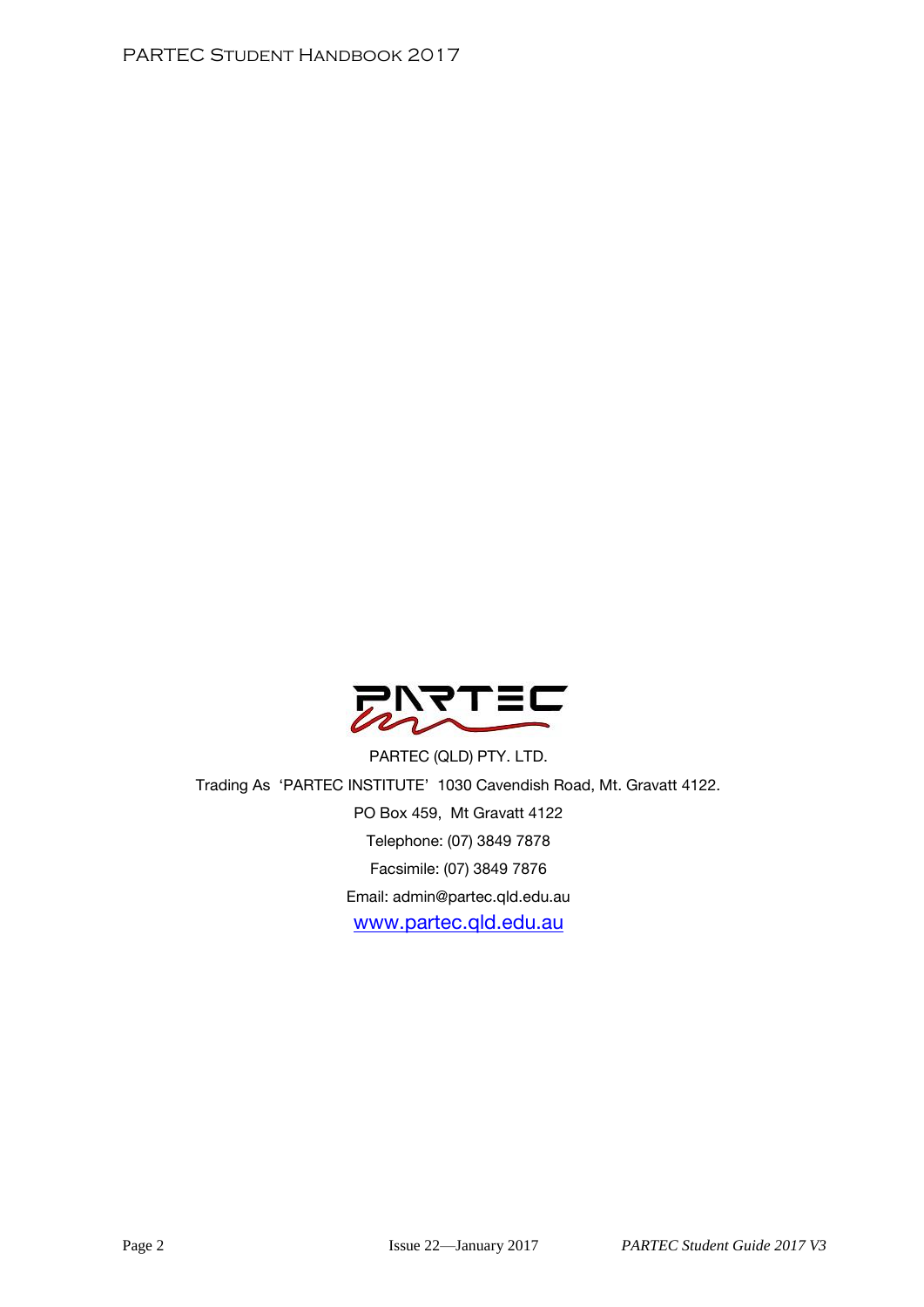# **Table of Contents**

| COUNSELUNG SERVICES | 13 |
|---------------------|----|
|                     |    |
|                     |    |
|                     |    |
|                     |    |
|                     |    |
|                     |    |
|                     |    |
|                     |    |
|                     |    |
|                     |    |
|                     |    |
|                     |    |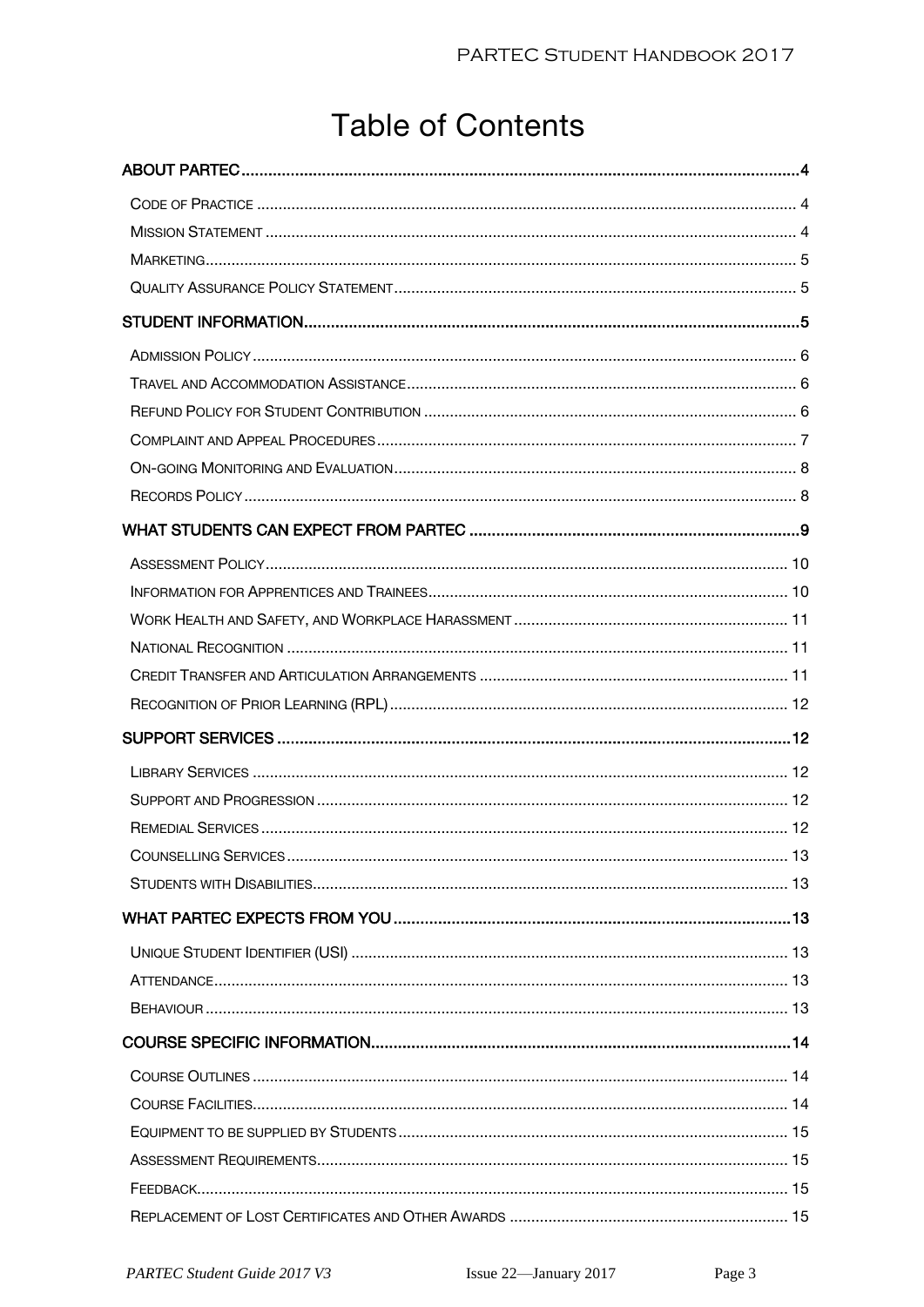# <span id="page-3-0"></span>About PARTEC

PARTEC provides accurate relevant and up-to-date information to students prior to commencement. This includes, but is not limited to:

- Our Code of Practice
- Admissions procedures and criteria
- Our refund policy
- Total costs/fees to students
- Certification to be issued to students on completion or partial completion of the course
- Competencies to be achieved by students
- Assessment procedures
- Arrangements for recognition of prior learning
- Complaints and appeals procedures
- Facilities and equipment
- Trainee support services
- Assessment policies
	- User Choice funding arrangements.

### <span id="page-3-1"></span>Code of Practice

This code of practice is available to all prospective PARTEC students. This code of practice details our commitment to our students and indicates the minimum standards set by PARTEC.

#### <span id="page-3-2"></span>Mission Statement

The aims of PARTEC are to:

- Educate and train the Plastics Industry workforce in all aspects of plastics technology and related needs
- Be a supporting resource for High Schools, TAFE Colleges and Universities, for the educational needs of students who elect to include Plastics Technology in their courses.

#### **Education and Training Standards**

PARTEC has policies and management practices which maintain high professional standards in the marketing and delivery of vocational education and training services, and which safeguard the interests and welfare of students. We will maintain a learning environment that is conducive to the success of students. We have the capacity to deliver the nominated course(s). We provide the facilities and use appropriate methods and materials.

•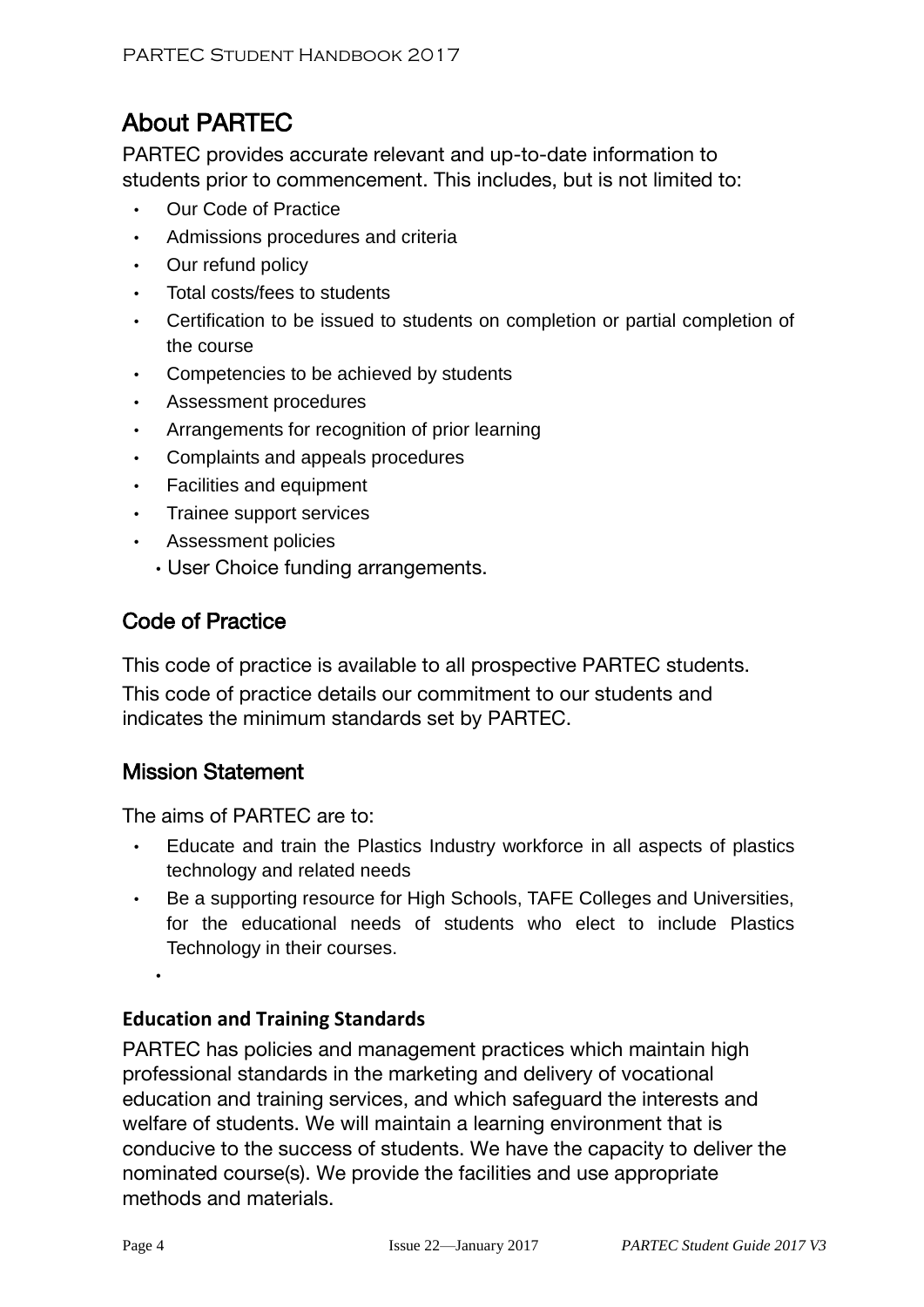### <span id="page-4-0"></span>Marketing

PARTEC markets our vocational education and training products with integrity, accuracy and professionalism, avoiding vague and ambiguous statements, in the provision of information. We provide this information upfront so that prospective students can make informed decisions.

#### **Quality Standards**

PARTEC has in place an internal review process that demonstrates that the Quality Standards are being maintained.

The Quality Standards relate to:

- 1. Financial Management
- 2. Human and Physical Resource Management
- 3. Physical resource Management
- 4. Provision of Information to Students Prior to Enrolment
- 5. Records Management
- 6. Training Outcomes and Issue of Certification
- 7. Course Implementation Management.

### <span id="page-4-1"></span>Quality Assurance Policy Statement

PARTEC (Qld) Pty. Ltd. provides education, training and some consultancy and testing services to the Plastics Industry.

In order to meet the expectations and needs of our customers, we maintain good communication with the Plastics Manufacturing Industry and ensure that our services are of the highest standard.

The requirements of AS/NZA ISO 9001:2000 and the standards for NVR Registered Training Organisations form the basis of this Company's quality program and the system defines all the operating procedures. These procedures ensure that we consistently meet the needs of our customers.

This policy is issued to clearly indicate the attitude of PARTEC with regard to Quality Assurance, which we believe is essential to our long-term success and reputation.

PARTEC's goal is to become recognised as the leading Queensland based education provider for all plastics manufacturing and polymer related courses. To achieve this goal, all employees actively support this Quality Assurance Policy and understand their specific role in the Quality Assurance System.

### <span id="page-4-2"></span>Student Information

We welcome all students to PARTEC and we hope you enjoy your experience here. At PARTEC you are treated like an employee, our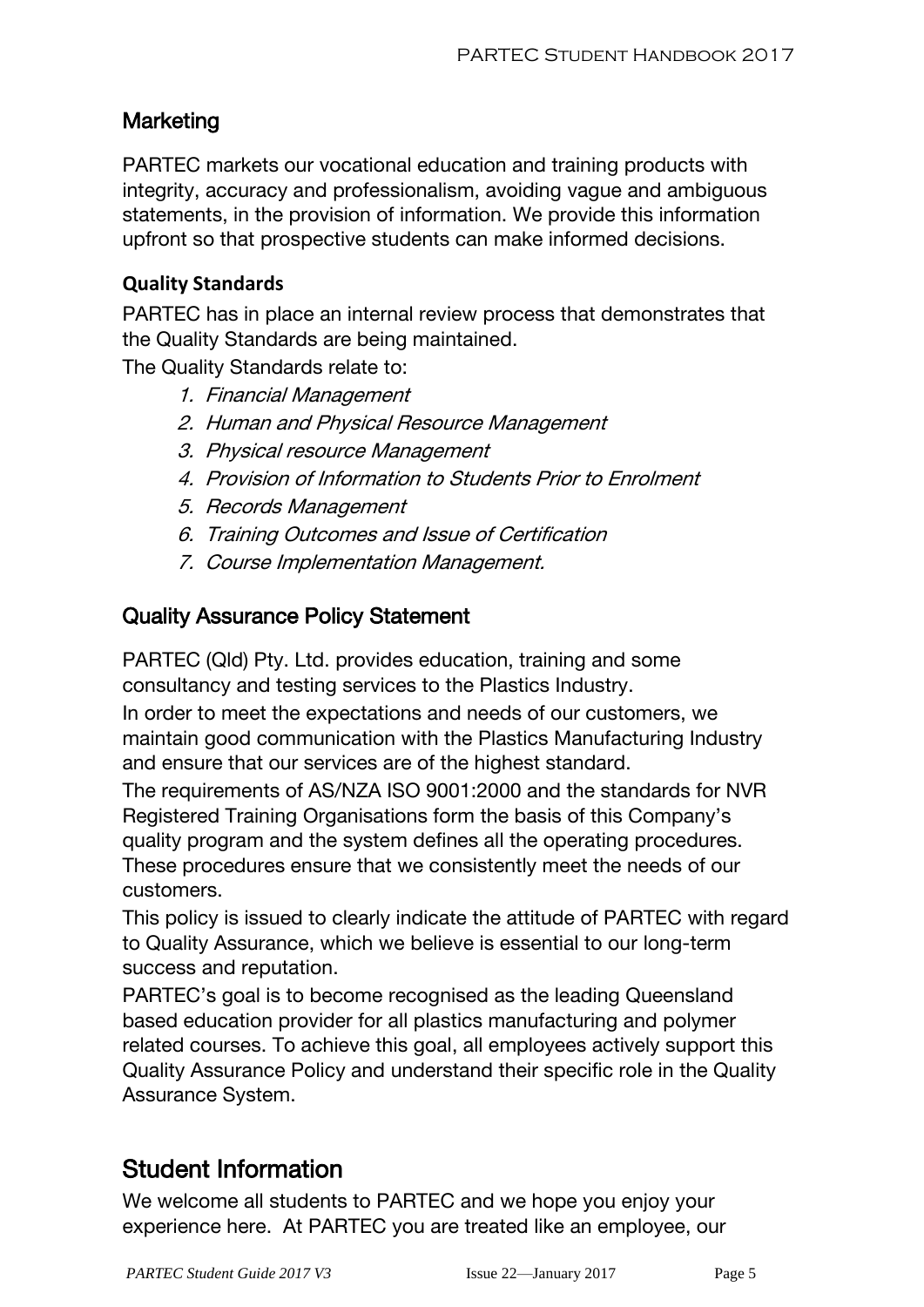workshop and campus is your simulated work environment to best prepare you for your job.

### <span id="page-5-0"></span>Admission Policy

Students will be advised on course suitability, based on their current knowledge and abilities. Pre-requisites exist for some course units. These may be academic qualifications, specific workplace experience or completion of one or more other units. Pre-requisites for each unit are listed in its Descriptor and in the documents published in the Training Package for the qualification. At PARTEC we ensure that students have the existing skills knowledge and experience required to successfully undertake the course.

### <span id="page-5-1"></span>Travel and Accommodation Assistance

Apprentices and trainees may be eligible for State Government Travel and Accommodation assistance to attend their training at PARTEC. Details of this information are provided by PARTEC with the Training Plan. At present, assistance is provided when the journey to PARTEC for training is more that 50km from the home or worksite of the student.

#### **Eligibility for Tuition Fee Discounts**

There are several grounds for which PARTEC can grant discounts on User Choice tuition fee charges. These include students under 17 who have not yet completed Year 12 at the end of February during the training year; Aboriginal or Torres Strait Islanders, or health care cardholders. Students that are named on pensioner concession cards are also eligible for discounts. A Commonwealth Form indicating that they are dependant will enable them or their partner, to concessions under a health care or pensioner concession card. They are also eligible for partial exemption of tuition fee charges. The tuition fee discount is 75%.

### <span id="page-5-2"></span>Refund Policy for Student Contribution

Apprentices and trainees who are charged a student contribution fee under the User Choice program are usually invoiced every 3 months of their training program. Full and partial refunds are available if a student does not participate in formal training at PARTEC, or withdraws from some incomplete units of training. When a student withdraws from training, a proportional refund will be made against the hours not completed in the Units of Competency in their training program.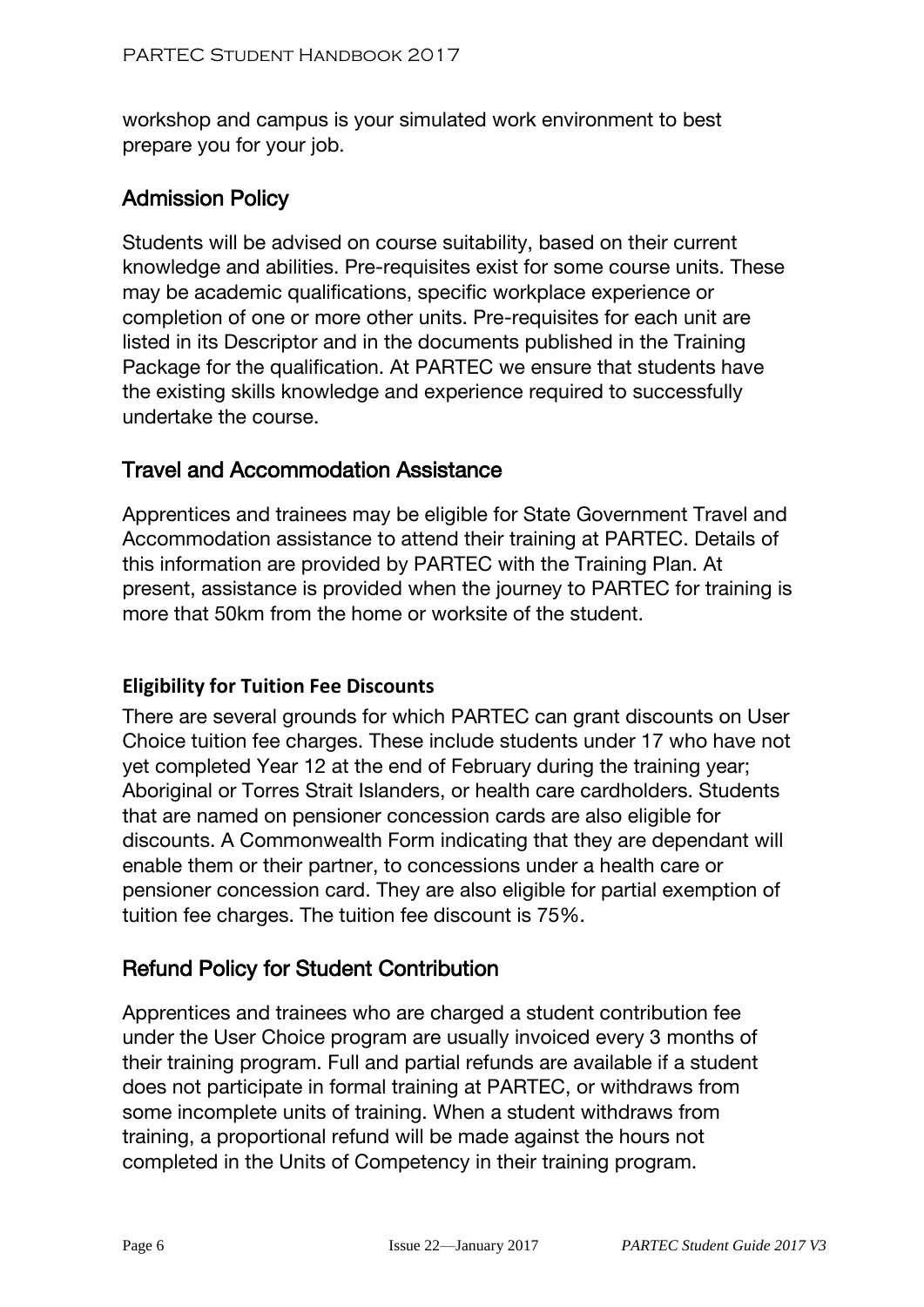Exemption from tuition fees can be granted by PARTEC for School based Apprentices and Trainees. Exemption is also available when the payment of the fee would cause the participant extreme financial hardship. This should be discussed upon enrolment, but procedures are in place to allow students to use the Complaint and Appeal procedure detailed in this Guide to have the matter reconsidered by the Manager.

### **Refund Policy for Short Courses**

PARTEC (Qld) Pty. Ltd., has an accounting system in place, which guarantees that training fees paid by intending students are held in an appropriation account, and are not accessed until after training in the course has commenced.

Should a course be cancelled by PARTEC the student will be entitled to a full refund.

Should a student withdraw from a course, PARTEC will consider such withdrawal on its merits. If the reason for withdrawal is considered valid fees may be refunded on a pro-rata basis after allowance for fixed costs incurred.

Valid reasons for withdrawal include (but are not limited to) events which make continued attendance impractical, such as change of shift, relocation away from Brisbane, hospitalisation and injury which prohibits travel.

Under some circumstances PARTEC will consider requests to defer completion of the course to a later date.

In the event of a dispute, which cannot be resolved, a committee from the relevant industry sector shall be called upon to give advice to PARTEC.

### <span id="page-6-0"></span>Complaint and Appeal Procedures

PARTEC acknowledges the fact that it is possible for students to feel dissatisfied about aspects of a grievance or complaint, or about an assessment outcome, which they may want to appeal. It is PARTEC policy to take these matters seriously, and will act upon the subject of any complaint found to be substantiated.

Students who feel that they have a genuine issue of concern have the right to a fair hearing at which they may state their concerns, and should bring these matters to the attention of PARTEC training staff as soon as possible. A procedure is in place which allows the Manager of PARTEC to receive, and act on, written notification of complaints or appeals. However, it is recommended that the first approach be by the student (or their company representative) to the trainer concerned.

If the response from the instructor is unsatisfactory, they should put the concerns in writing, which will draw the matter to the attention of the Manager of PARTEC. Each appeal can be presented formally to the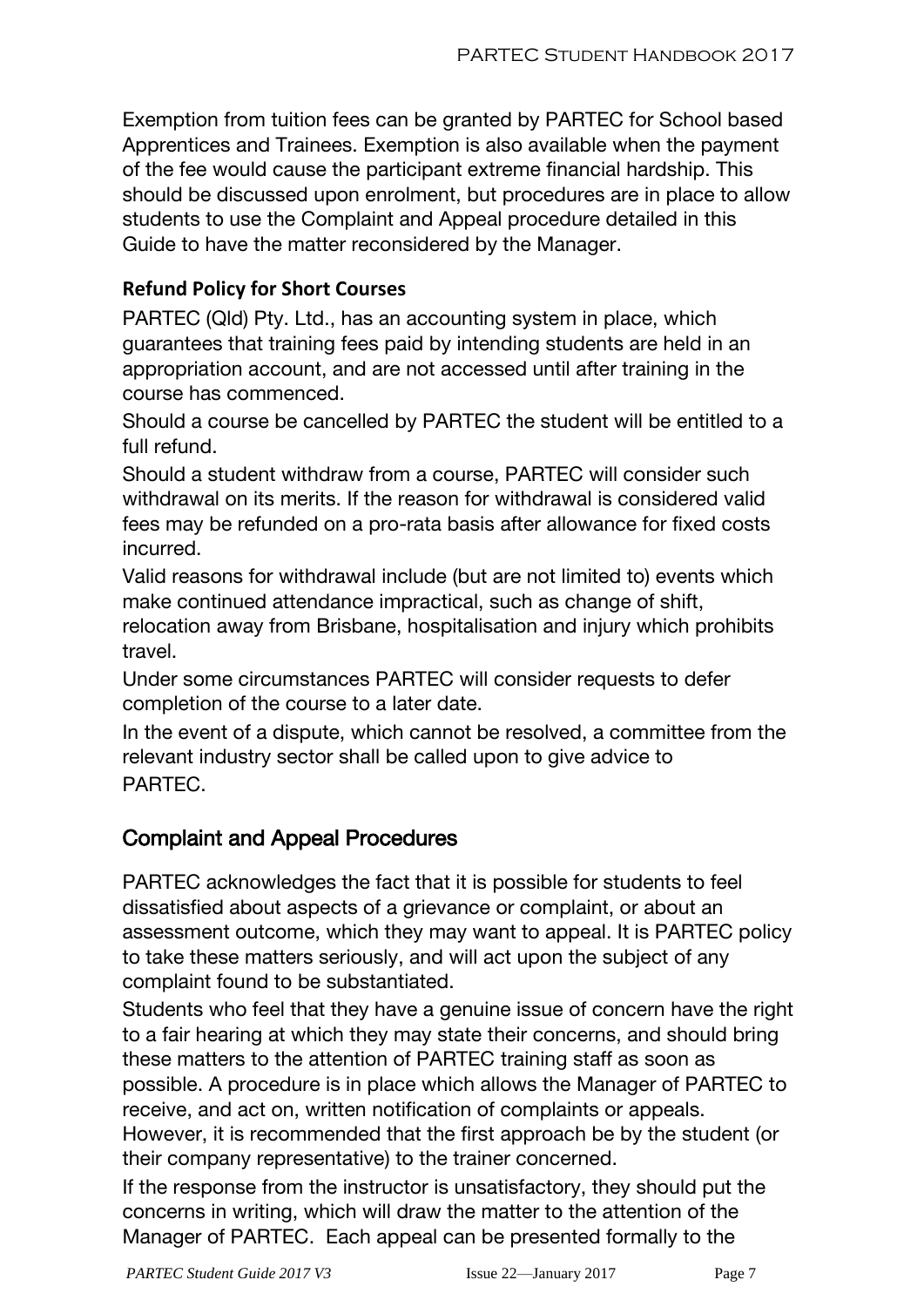Manager in writing. There is an option of having an independent industry person, or a panel of independent industry people, available in all cases of academic appeal.

Appeals relating to competency assessment should be lodged as soon as possible, but within 21 days of receiving the Statement of Attainment.

If successful in the appeal outcome, the previous Certificate or Statement will be cancelled, and a new one issued. All students have the opportunity of undertaking a reassessment.

PARTEC will notify the student of the outcome of the appeal/complaint in writing, including the reasons for the decision.

### <span id="page-7-0"></span>On-going Monitoring and Evaluation

On-going review of the course will focus on:

- Relevance of content to any new legislation, technology and work practices
- Effectiveness of delivery and assessment
- Employment of graduates
- Client satisfaction (both graduate and employer).

### <span id="page-7-1"></span>Records Policy

PARTEC will maintain confidentiality of student records and, in accordance with the Privacy Act of 1988 and its successors, will not disclose outcomes to a third party who is not part of the Contract of Training. Students can access their information upon request. Information about our clients is not divulged to a third party without the written consent of the client.

#### **Work Health and Safety**

Occupational Health and Safety is an element of all skills based courses. Students are reminded that they have obligations under the Work Health and Safety Act of 2011. Students will be advised of these obligations as part of their PARTEC induction.

Students will receive appropriate WH&S instruction before they are permitted to use the training workshop facilities. PARTEC shall provide all other necessary Personal Protective Equipment (PPE). Students will be advised of appropriate clothing and footwear and they shall not be permitted to enter training workshop areas unless appropriately dressed.

#### **Facilities**

Parking is available immediately adjacent to the PARTEC building. PARTEC provides a smoke free environment, with designated smoking areas (e.g. Car park). Public transport is available in the form of Brisbane City Council buses, which run along Cavendish Road. There is a bus stop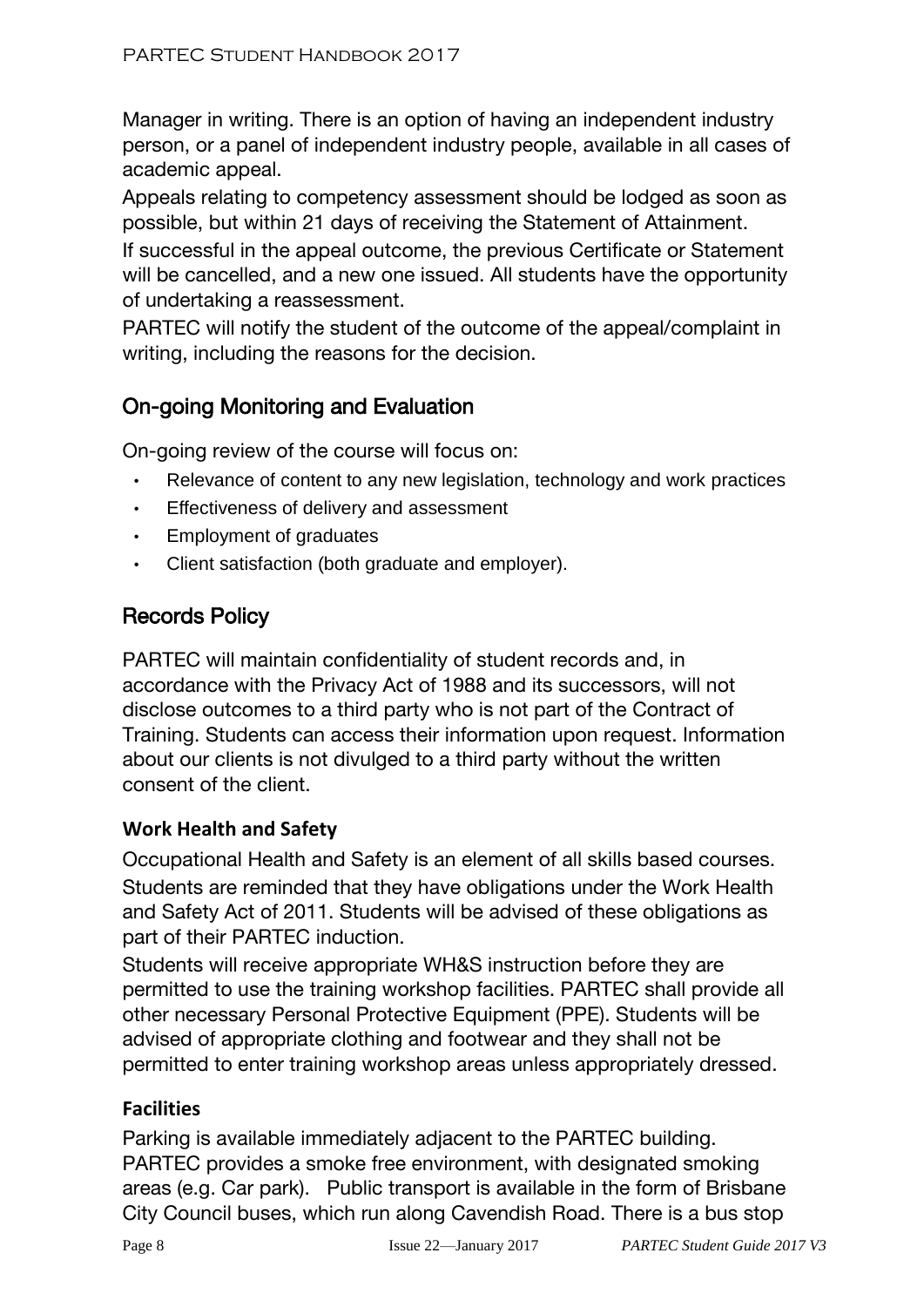at the main gate of the college campus. Canteen facilities are available on campus, and tea and coffee making facilities, milk and sugar, drink machine, microwave, fridge storage are provided by PARTEC.

## <span id="page-8-0"></span>What Students Can Expect From PARTEC

PARTEC will provide training in plastics technology which is up to date and relevant to the needs of the industry.

### **Access, Equity, Anti-Discrimination**

PARTEC acknowledges the need for the principles of social justice and fairness to be appropriately addressed in all aspects of training implementation. PARTEC staff are responsible for conducting the business of the organisation in a fair and equitable manner. This will involve:

- The right to equality of opportunity without discrimination
- Equitable access for all people to appropriate quality vocational education, training and employment programs and services
- Increased opportunity for people to participate in vocational education and training, and in associated decisions, which affect their lives.

Matters concerning being treated fairly in all areas of life are governed by the

Queensland Anti-Discrimination Act of 1911, and the Commission in Queensland can be contacted on 1300 130 670, and information can be accessed on their website at www.adcq.qld.gov.au. There are also Federal Laws on discrimination, sexual harassment and racial vilification, and the Australian Human Rights Commission, based in Sydney, can be contacted on 1300 656 419.

#### **Instruction**

PARTEC will do this by:

- Providing an environment which is conducive to learning
- Providing appropriate learning resources (physical resources and information)
- Providing appropriately skilled and experienced instructional staff Encouraging students to use their full potential.

All required information such as study guides and course notes are provided to the student within the standard course fee.

Physical resources as prescribed for each course will be available as necessary.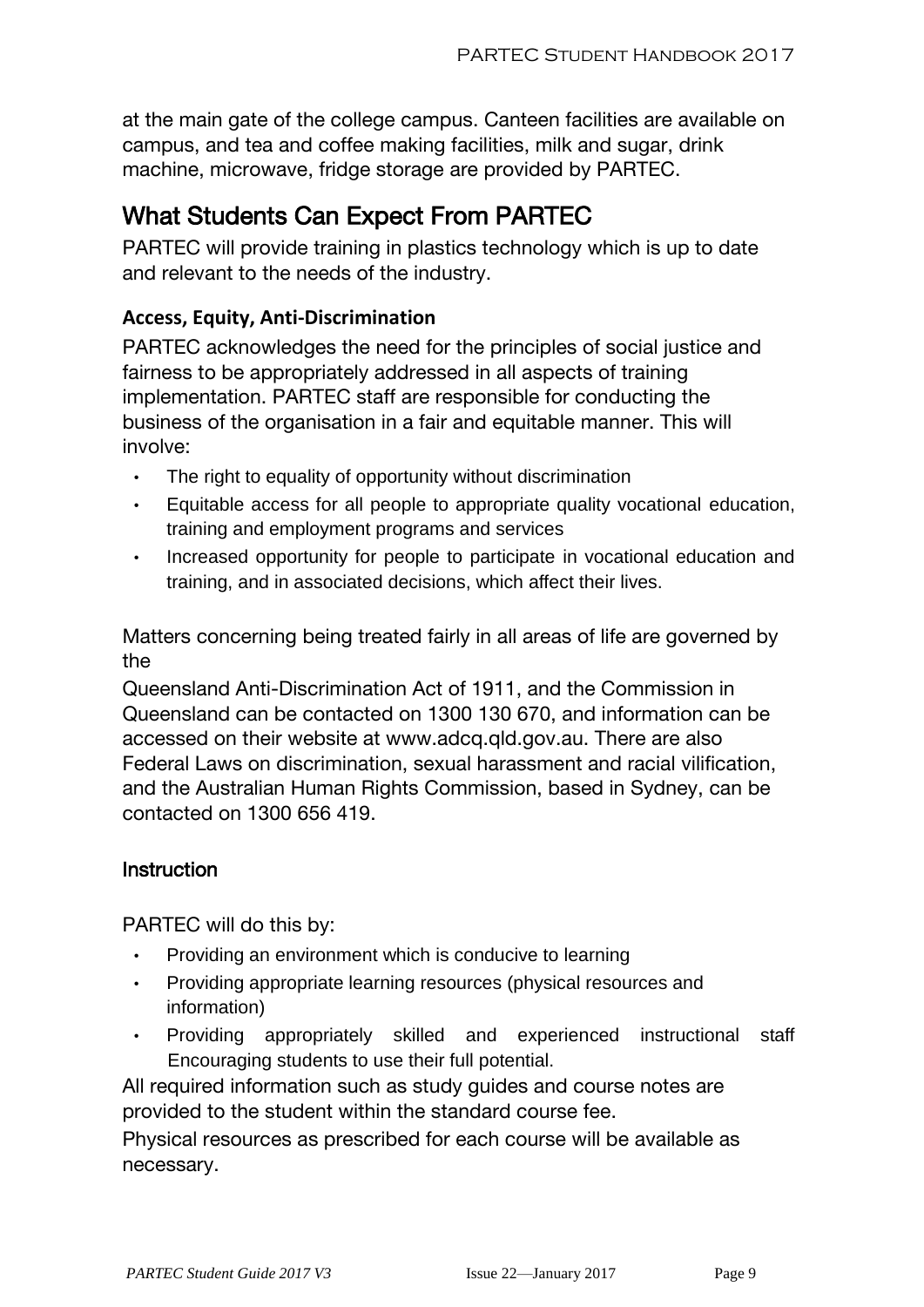### <span id="page-9-0"></span>Assessment Policy

In accordance with the principles expressed above, PARTEC will make efforts to ensure that assessments are fair, reasonable, reliable, valid and flexible. Assessments will be constructed with the workplace outcome in mind, and can be varied to suit special needs of students (e.g. Oral questioning instead of written exams), when this does not contradict the other assessment principles.

#### **Assessment Results**

A student who does not achieve the learning outcomes of a course will be given six (6) weeks to undertake a supplementary assessment. Assessment results can be appealed (See complaints and appeals procedures section).

### <span id="page-9-1"></span>Information for Apprentices and Trainees

Apprentices and trainees are people employed in industry who are party to Training Agreements or Contracts of Training, registered with the State Government. PARTEC is contracted by the State Government to provide training for several apprenticeship and traineeship areas, under a system that is referred to as 'User Choice'.

Training and employment for apprentices and trainees is governed by the Further Education Training Act of 2014.

Your local departmental office can be contacted on 1300 369 935 regarding any aspect of your apprenticeship or traineeship, or you can access the Department of Employment and Training website on www.trainandemploy.qld.gov.au. Wages and entitlements are usually governed by the Industrial Relations Act, and advice on these matters can be obtained from Wage-line on 1300 369 945 or at www.wageline.qld.gov.au.

#### **What is User Choice?**

User Choice is defined as the system whereby an employer and student are free to choose which registered training organisation is to provide training to the student, and what approved deliver mode will be used. User Choice is a national initiative, referring to policies and funding mechanisms for apprenticeship and traineeship training, and implemented by the Queensland Government through contracts with selected training providers throughout the apprenticeship and traineeship system.

#### **How does User Choice Affect You?**

There are two main impacts of the User Choice system. The first is that PARTEC will assist employers and their apprentices or trainees to develop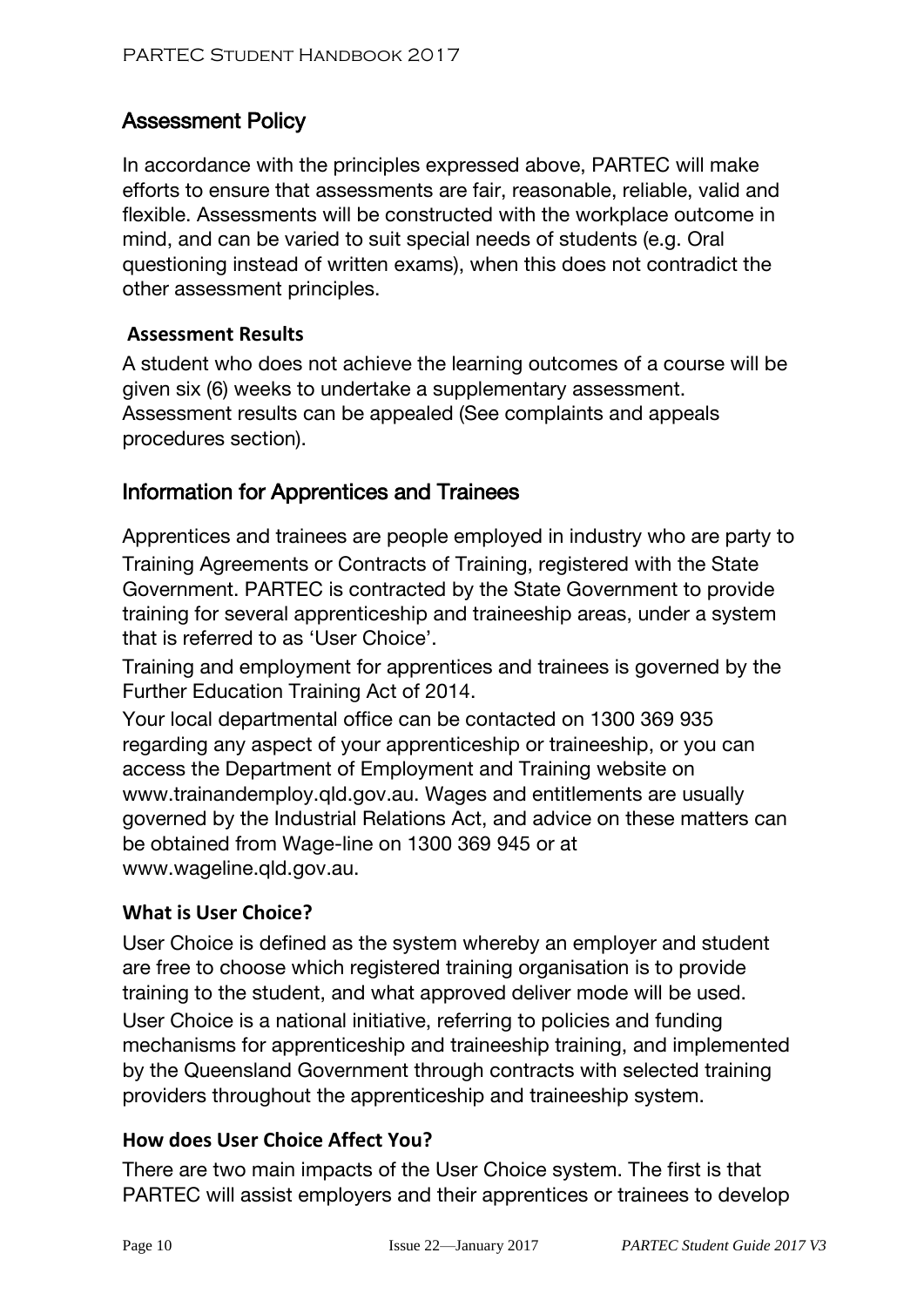a training plan, which will be as flexible as possible to suit the needs of the employer, the student and the qualification structure of the apprenticeship of traineeship.

The second major factor is that the State Government covers the majority of the cost of training under this system. However, there is a student contribution fee which PARTEC must charge under its User Choice contract. Most PARTEC students covered by a User Choice contract complete between 350 to 450 nominal training hours each year towards their qualification. This means that a student contribution fee of approximately \$350 to \$450 per year will be payable to PARTEC by you. The Queensland Government sets the fee per hour from time to time, at going to print this is currently \$1.60. This amount can be paid by cash, cheque or credit card, or can be paid for in instalments.

### <span id="page-10-0"></span>Work Health and Safety, and Workplace Harassment

Occupational Health and Safety is an element of all skills based courses. Students will be advised of appropriate clothing and footwear and they shall not be permitted to enter training workshop areas unless appropriately dresses.

Workplace Harassment and bullying is not acceptable at PARTEC. Information about bullying in the workplace can be accessed through this Queensland Government page on workplace rights:

www.qld.gov.au/law/your-rights/workplace-rights/harassment-andbullying/

### <span id="page-10-1"></span>National Recognition

Students who have achieved training outcomes of Units of competency, which are parts of their PARTEC training program can ask for their study elsewhere to be recognised by PARTEC, which can be arranged after production of a Certificate or Statement of Attainment that can be verified by PARTEC.

### <span id="page-10-2"></span>Credit Transfer and Articulation Arrangements

Applications for credit transfer will be considered. Production of appropriate certificates from other Training Organisations will assist in this process. Almost all courses taught at PARTEC articulate into Nationally Recognised Qualifications for the Plastics Industry. Students can achieve full Certificate qualifications, or Units listed on statements of attainment, depending on their enrolment choices.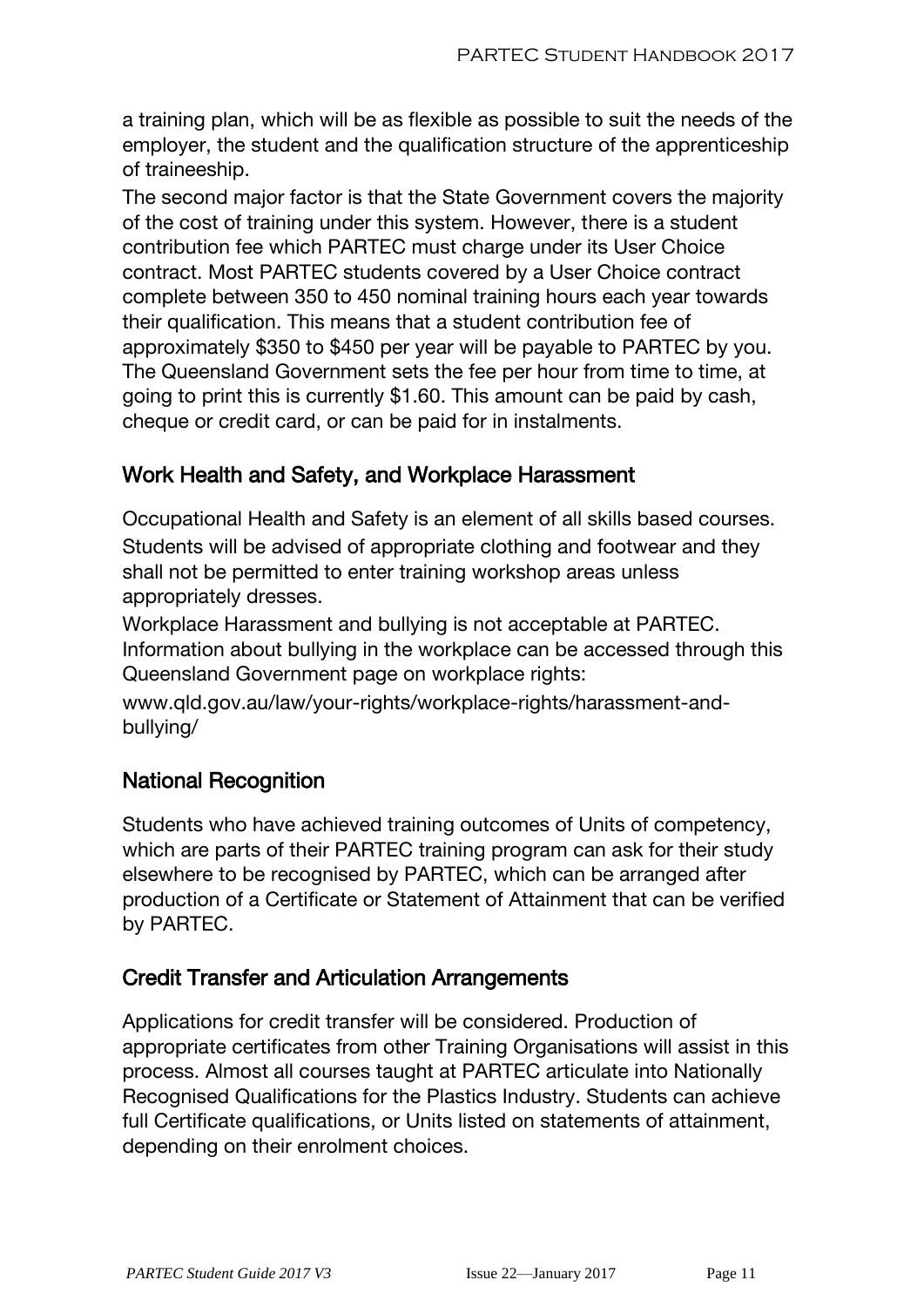### <span id="page-11-0"></span>Recognition of Prior Learning (RPL)

Students who consider that they can satisfy the requirements of a course, or unit in a course, as a result of previous training, practical experience or both may apply to be granted exemption from, or credit for either a whole qualification or a unit of competency. Substantiation of this must be made and a RPL kit is available upon request.

A request for RPL is provided by PARTEC with the Training Plan, however, a copy of the following is available:

- PARTEC Recognition of Prior Learning policy
- Course and learning outcomes
- Request for RPL Assessment form  $\square$  Advice for RPL Candidates.

Fees for this service vary, but for apprentices and trainees they will remain at the compulsory nominal hour tuition fee. Other students may be required to contribute between \$1 to \$2 a nominal hour, depending on the number of people in similar areas, seeking RPL, and on the level of the evidence they can submit with their application.

# <span id="page-11-1"></span>SUPPORT SERVICES

### <span id="page-11-2"></span>Library Services

PARTEC students can join the TAFE Mt. Gravatt lending library, on the same campus, and use the library facilities.

### <span id="page-11-3"></span>Support and Progression

Student needs are assessed by the trainers as the student progresses, in liaison with the employer. Training plans are sent out at the start of the apprenticeship and monitored throughout the training to ensure progression and completion.

### <span id="page-11-4"></span>Remedial Services

Students may be offered informal additional assistance depending on the student's particular needs and the availability of PARTEC resources suitable for those needs.

It should be noted that PARTEC has a history of providing extra tuition to students who require it, and of referring students to local providers of literacy and numeracy assistance.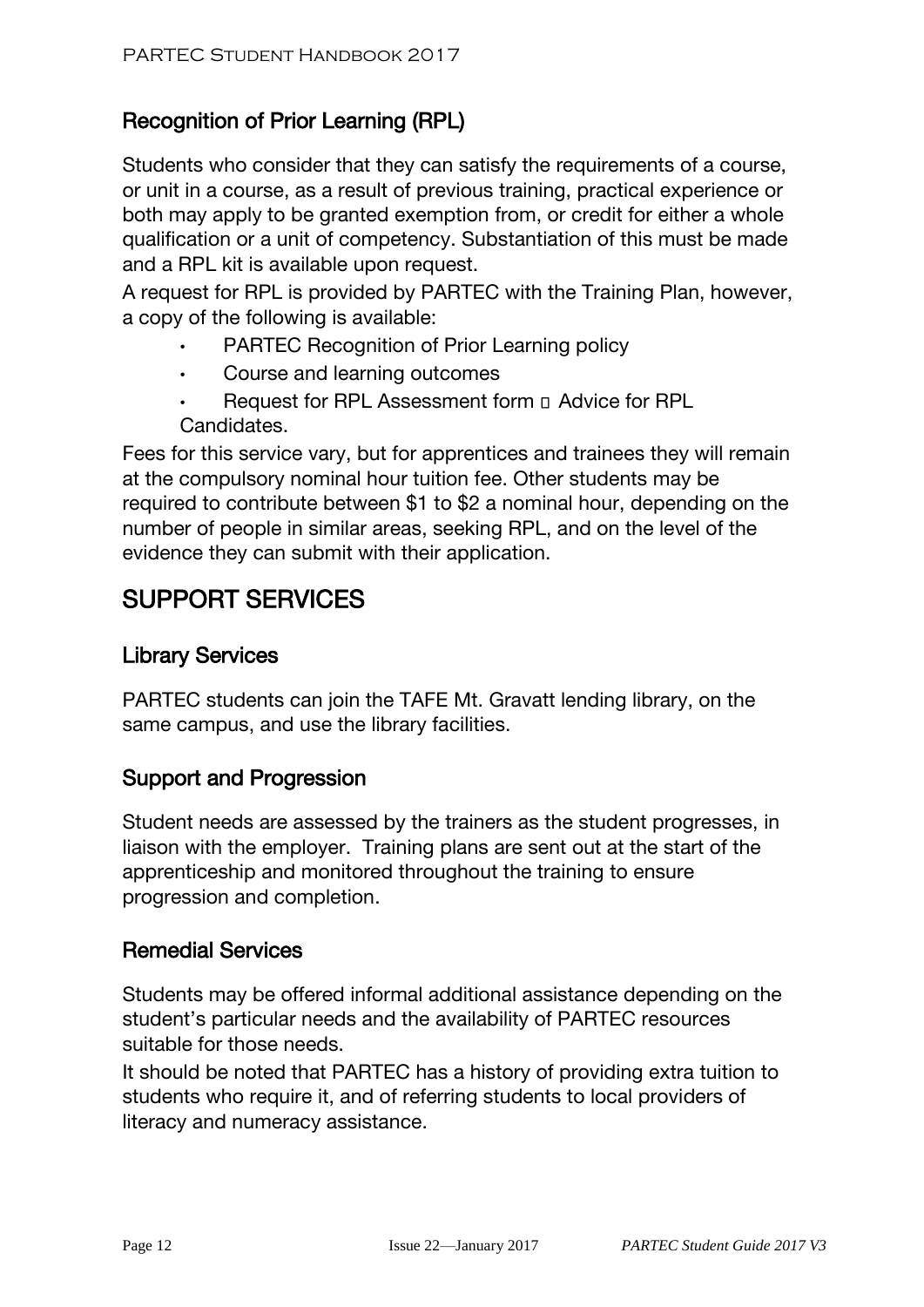### <span id="page-12-0"></span>Counselling Services

PARTEC can refer students to appropriate agencies, including Department of Education, Training and Employment, for counselling if required.

### <span id="page-12-1"></span>Students with Disabilities

PARTEC has trained people with mild disabilities and have facilities to cater for the needs of mildly disabled people.

Due to the nature of the work within the Polymer Processing industry there has been little demand for tuition from severely disabled persons. People with a disability should discuss their options with PARTEC prior to enrolment, so relevant arrangements can be made. There is wheelchair access to PARTEC.

# <span id="page-12-2"></span>What PARTEC Expects from You

As a teaching and training facility PARTEC has some simple commonsense rules to ensure the well-being of all students.

### <span id="page-12-3"></span>Unique Student Identifier (USI)

Commonwealth legislation requires students to have a USI for any nationally recognised training. Students provide this number upon completing the enrolment form, so PARTEC can issue any certifications. A USI Student Information Fact Sheet is available from PARTEC administration, or visit www.usi.gov.au for further information and to apply for your USI.

### <span id="page-12-4"></span>**Attendance**

A minimum of 80% attendance is recommended for off-the-job training, and for courses held at PARTEC.

### <span id="page-12-5"></span>**Behaviour**

All students are expected to behave in a manner that is acceptable for other students and PARTEC staff. Apprentice and trainee behaviour comes under the jurisdiction of the Further Education and Training Act of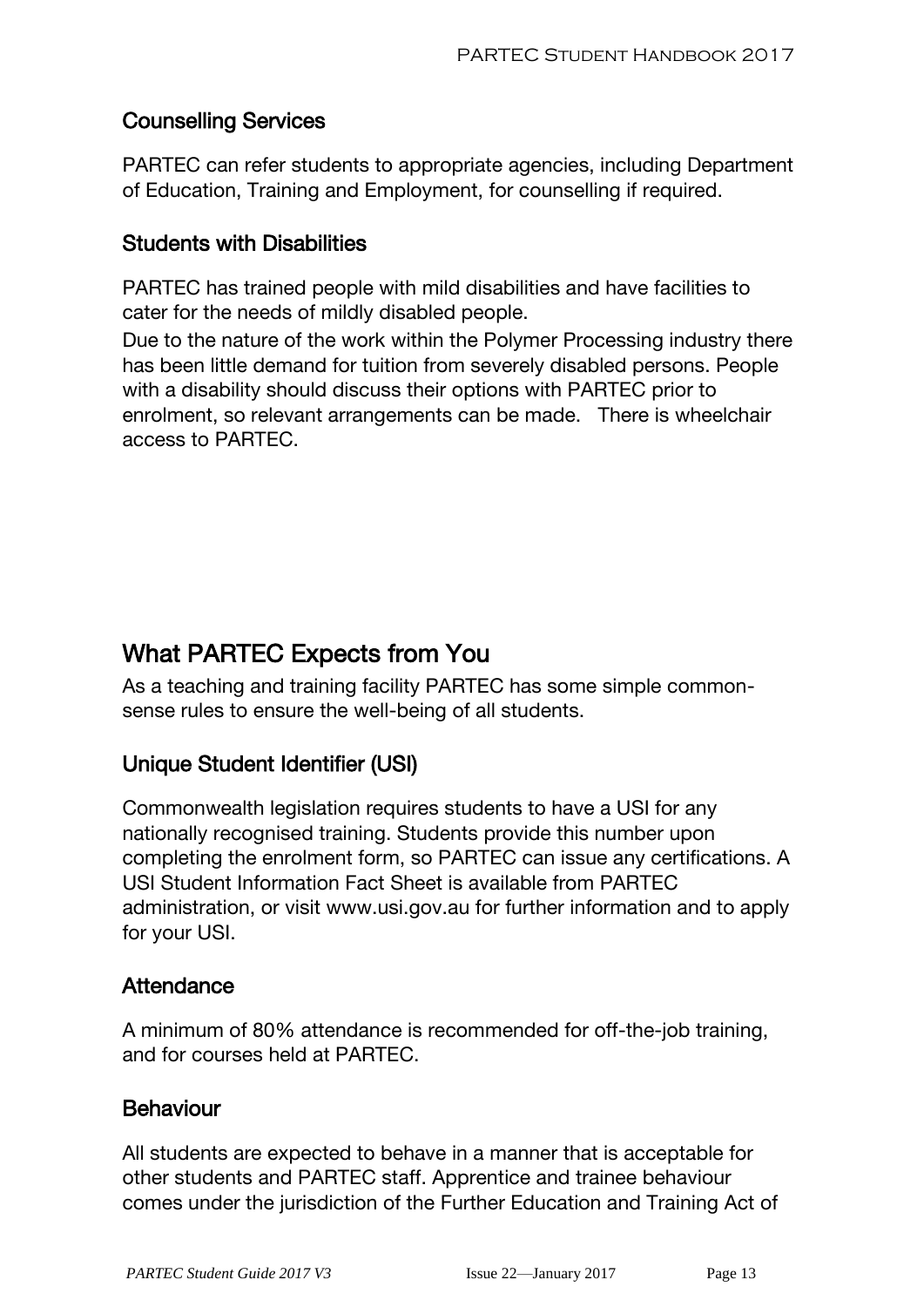2014, and the accompanying Regulations. These allow for fines, stand downs, or even termination of training contracts for serious misconduct. In the first instance, poor behaviour will be dealt with by the classroom instructor, and if the behaviour persists the employer will be advised of the issue, so that the student can be assisted in a co-ordinated manner. If the problems persist, the employer can put disciplinary procedures in place, usually in conjunction with the advice of officers of the Department of Employment, Training and the Arts.

# <span id="page-13-0"></span>COURSE SPECIFIC INFORMATION

### **Course Entry Requirements**

Course entry requirements will be stated in the specific information brochure for each course.

### **Course Fees**

Most PARTEC courses are subsidised by the State Government. PARTEC is required to charge a standard student contribution fee, charged for government subsidised courses. These fees and the course price will be specified in the information brochure for the individual courses.

#### **Additional Cost to Students**

Unless otherwise stated the stated course- fees will be all inclusive and no additional charges will be payable for that course.

### <span id="page-13-1"></span>Course Outlines

Most PARTEC courses are compiled from the Nationally Recognised qualification structure, and assembled according to the requests of industry sectors (for specialised training courses) or against the set Qualification Outlines for a particular Certificate outcome for an industry sector.

Students can achieve full Certificate qualifications, or some individual Units, which will be listed on Statements of Attainment, depending on their enrolment choices. Outline of course content for particular offerings are contained in the course specific brochures accompanying this document.

### <span id="page-13-2"></span>Course Facilities

PARTEC is a purpose-built facility, equipped for training the wider plastics industry workforce. There are four well-equipped workshops set up for five of the major technology streams.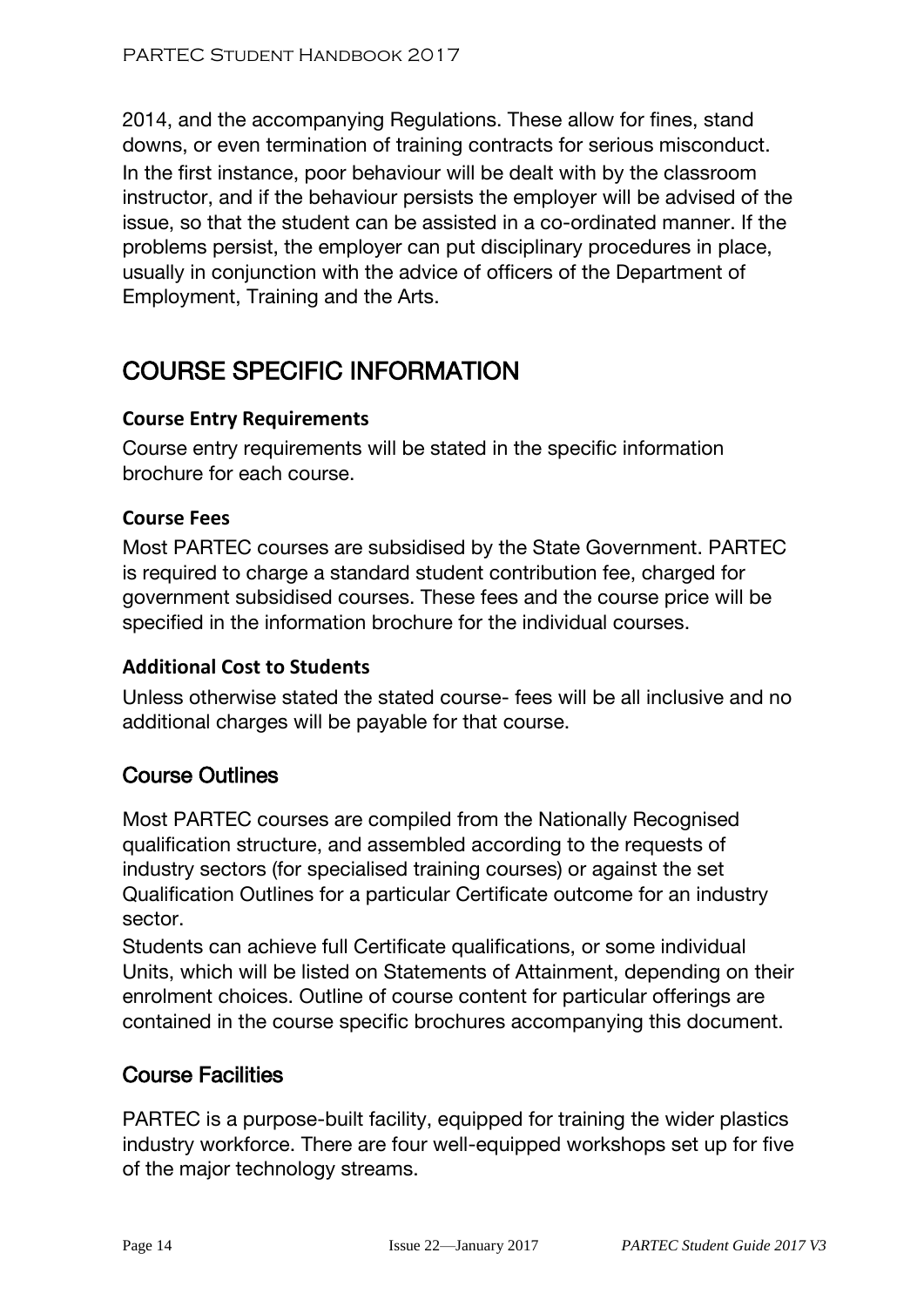Classrooms, a laboratory, and a range of teaching aids are available on site in Brisbane, and in Townsville. This enables the majority of plastics training to occur in a safe, controlled environment. PARTEC training is also available off-site, usually at company premises, if advance arrangements are made.

### <span id="page-14-0"></span>Equipment to be supplied by Students

Students will be expected to supply equipment as detailed in the specific information for each course. Usually this is restricted to pens, pencils, calculators and such items.

### <span id="page-14-1"></span>Assessment Requirements

The assessment requirements will be referred to in the information brochure for each course, and explained fully as part of the first session of each course.

### <span id="page-14-2"></span>Feedback

At PARTEC, we are very interested in your feedback. At the end of units of study you will be asked to respond in a few short questions so that we can know how your experience was in training at PARTEC; we thank you in advance for your feedback.

### <span id="page-14-3"></span>Replacement of Lost Certificates and Other Awards

Replacement for lost Certificates or Statements of Attainment are possible and can be arranged for a \$30 fee and the awards will be watermarked as duplicate or as replacement.